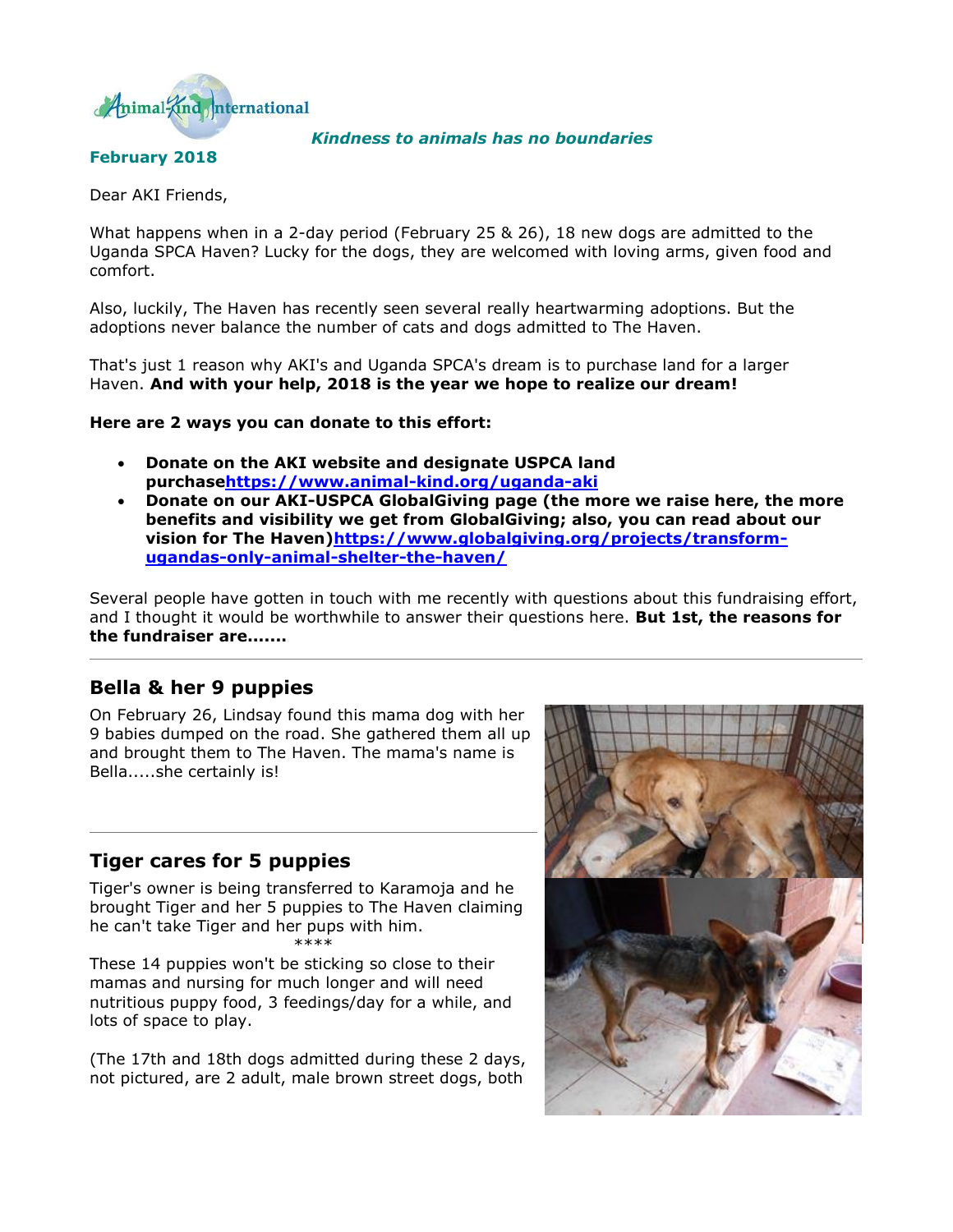# **And then there was this dramatic USPCA rescue on February 22....**

of a mama dog in the middle of Kampala city, where- the word on the street was--she had been for some years, regularly giving birth to puppies who would get hit by cars or taken away by people. After receiving a WhatsApp message about the dog and her puppies, the USPCA team found mama standing guard over her puppies in a pothole (picture right). Alex took the opportunity to not only rescue the family and bring them to The Haven, but also to talk to people who gathered around about the USPCA's work.



**This is why we need a larger Haven: to rescue, educate, provide sanctuary, and to become a center of excellence--a training facility for shelter and rescue workers throughout Africa!**

# **Why is the price of land so high when Uganda is such a poor country?**

Just a few of the reasons are: vacant and accessible land is becoming rare; many donor organizations are headquartered in Kampala and Entebbe, and their ability and willingness to pay high prices means that land prices are inflated; and oil and gas exploration and drilling will resume soon so land speculators abound (buying up land so they can sell or rent later).

**Have we considered purchasing land outside the Kampala-Entebbe corridor, where it would be less expensive?** We certainly have! But given the Uganda SPCA's focus and visibility and the need along the Kampala-Entebbe corridor; that staff and volunteers live in this area; that we expect most rescues, adoptions, and visitors to The Haven will be from this area; and that the highest human population density is there, it makes sense to keep the USPCA presence there.

**What is being done in Uganda to try to find and raise money for land?** While we estimate that the price of a plot of land could cost as much as US\$100,000, we hope that the USPCA's supporters will be able to negotiate a lower price and a favorable payment regime. Besides our Animal-Kind International fundraisers, the South African Women's Association in Uganda is raising money for land purchase. In addition to the land, the USPCA will need to move kennels and other infrastructure to the new location, which will also be costly. So while we hope that \$100,000 is higher than what the actual cost will be, certainly any additional funds will not go to waste! The daily needs of the animals, staff salaries, and other costs to run The Haven will still have to be covered!

**Land prices are only going to go higher. We need to raise money now and purchase land before the end of this year--the animals and the USPCA just can't wait any longer!**

# **The AKI Blog**

This month we have 3 new [AKI Blog](http://cts.vresp.com/c/?AnimalKindInternatio/d9f4b0ce84/4d75da415c/b81881a619) posts, 1 about our AKI partner, Liberia Animal Welfare & Conservation Society and 2 about our partners in Namibia.